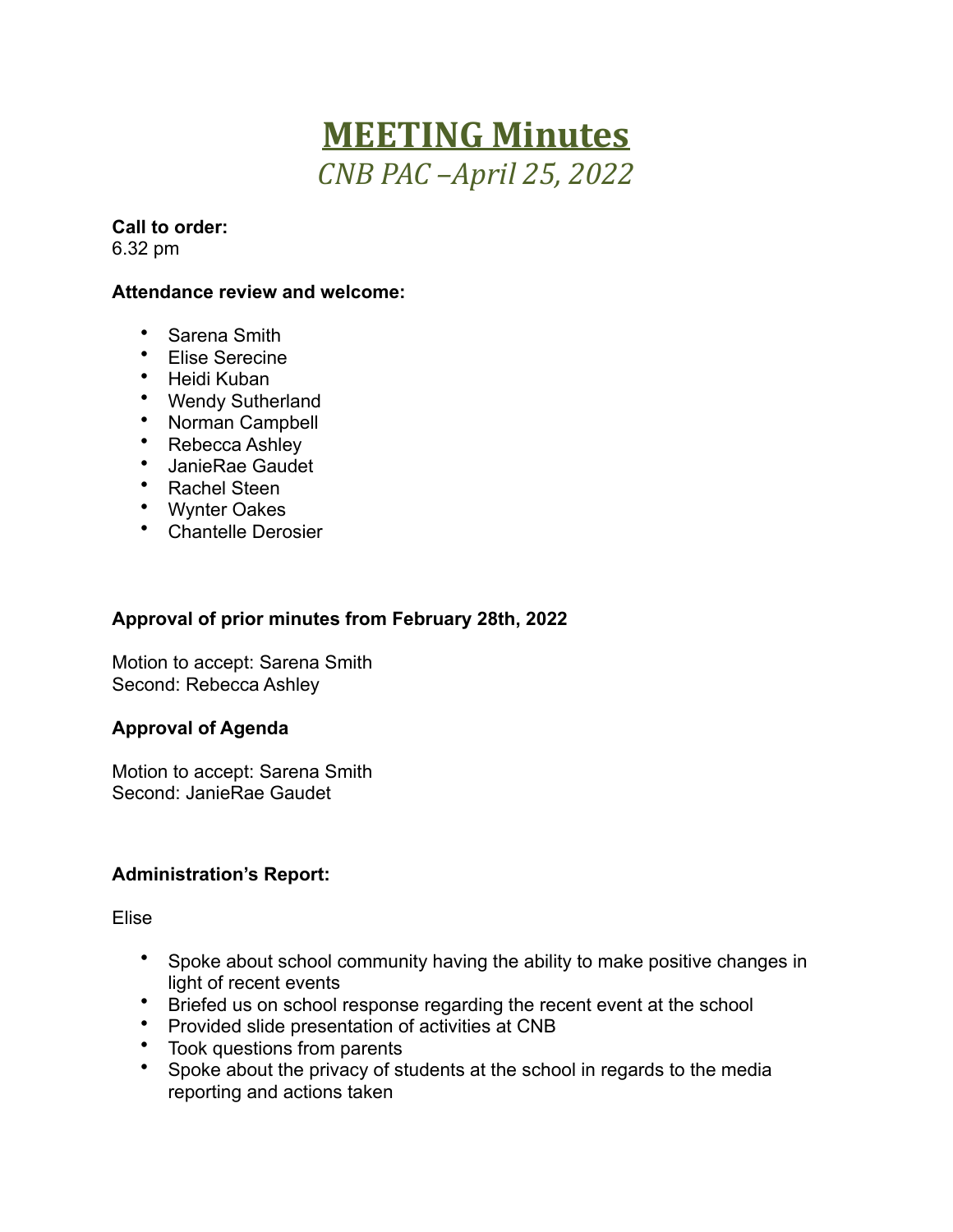- Presented upcoming school year calendar ad changes in daily learning structure
- Presented changes in bell schedule
- Spoke about hanging basket fundraiser for compost structures for classrooms

#### **Chair Report/COPAC/Communication Secretary Report**

Sarena/Rebecca

- COPAC Executive Nominations are open
- Thanked administration for their response to the incident at the school

#### **Treasurer Report:**

- See attached
- Pointed out the recent suggested changes to the nutrition guidelines would affect our store sales
- Safe is working out well

#### **Store Report: Store is open to all grades**

- Microwave food are being sold with microwaves back in use
- Store continues to do well
- Keeping the store stocked is challenge
- Continue to look for volunteers
- Discussed the vendors that are able to deliver, most are unable
- Norm will give a balance sheet for store to better track spending vs. profit
- Sarena thanked the volunteers
- Signors have been updated

#### **Playground Bursaries Report – No report**

• None at this time

# **Existing Business:**

- Grab a form from office for the plant fundraiser
- Heidi gave an update on the student fundraiser
	- Discussed what the PAC will be contributed, Heidi suggested a matching total
	- Norm suggested we round them up to \$1,000.00
	- Heidi will follow up with the boys
	- Sarena put forward a motion to match the funds and round up to \$1,000.00, second JanieRae Gaudet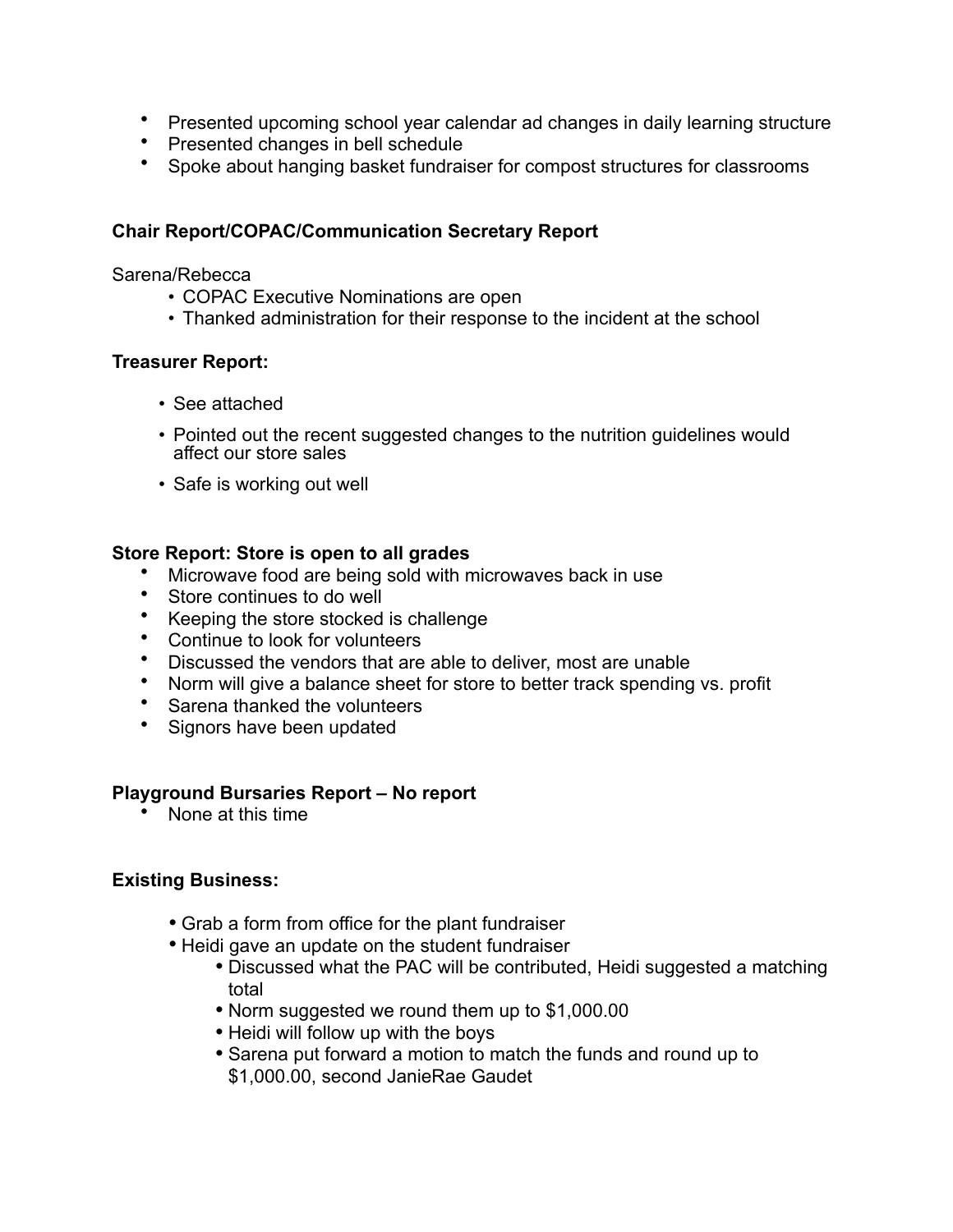- Discussed the food guidelines and parent concerns. We are doubtful it will be the final draft
- PAC Elections are open. We are looking to fill Members at Large and Secretary, and Vice President
- Elise will forward nomination notice to feeder elementary schools
- Will present at Grade 6 Parent evening
- Clarified the terms for executive positions and possible obstacles

### **Next meeting date: May 30th, 2022 at 6.30pm**

# **Adjourned: 7:52 pm**